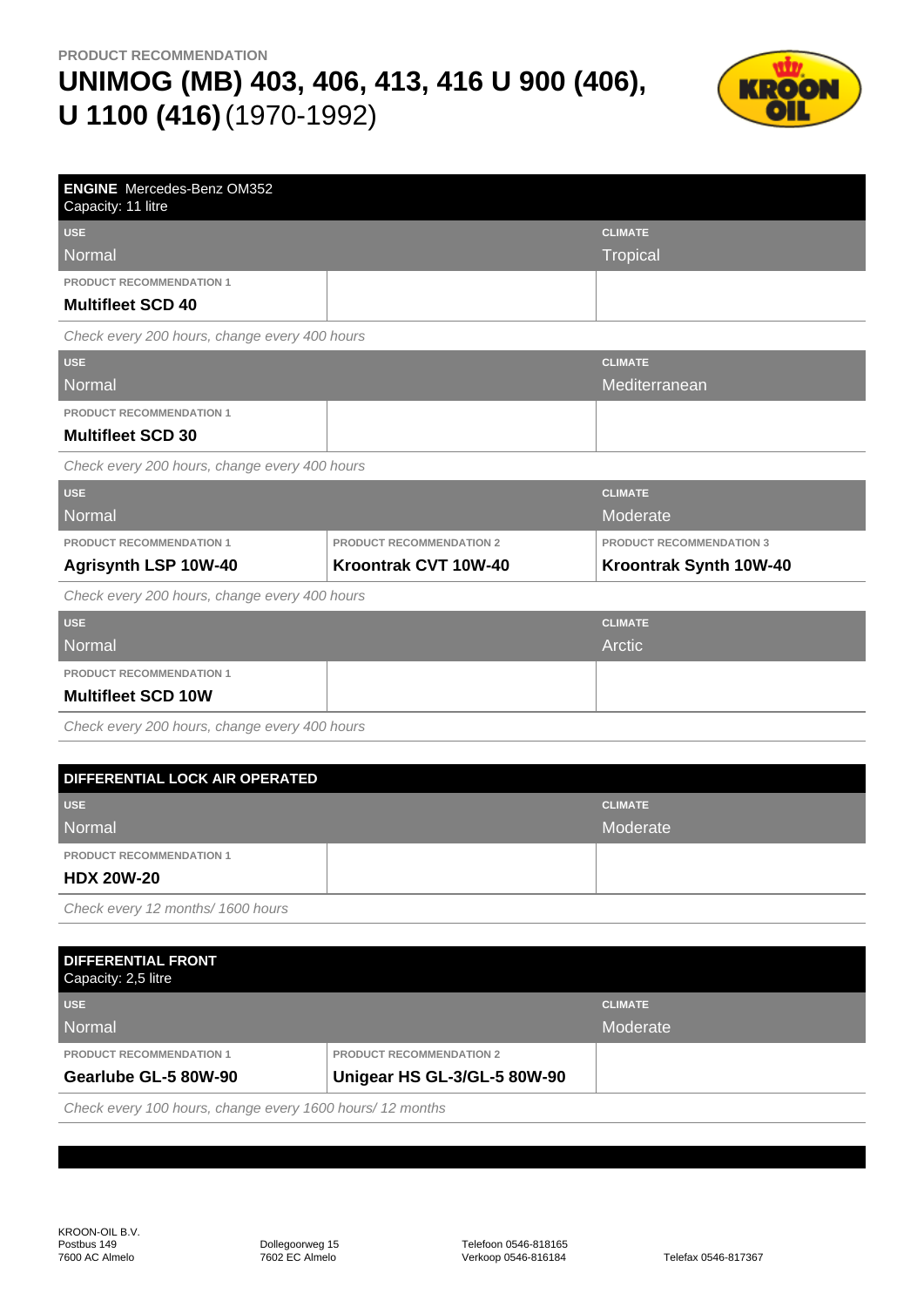

| <b>DIFFERENTIAL REAR</b><br>Capacity: 2,5 litre |                                 |                |
|-------------------------------------------------|---------------------------------|----------------|
| <b>USE</b>                                      |                                 | <b>CLIMATE</b> |
| Normal                                          |                                 | Moderate       |
| <b>PRODUCT RECOMMENDATION 1</b>                 | <b>PRODUCT RECOMMENDATION 2</b> |                |
| Gearlube GL-5 80W-90                            | Unigear HS GL-3/GL-5 80W-90     |                |

Check every 100 hours, change every 1600 hours/ 12 months

| <b>HUB REDUCTIONS FRONT</b><br>Capacity: 0,25 litre |                                 |                |
|-----------------------------------------------------|---------------------------------|----------------|
| <b>USE</b>                                          |                                 | <b>CLIMATE</b> |
| Normal                                              |                                 | Moderate       |
| <b>PRODUCT RECOMMENDATION 1</b>                     | <b>PRODUCT RECOMMENDATION 2</b> |                |
| Gearlube GL-5 80W-90                                | Unigear HS GL-3/GL-5 80W-90     |                |
|                                                     |                                 |                |

Check every 100 hours, change every 1600 hours/ 12 months

|                                 | <b>CLIMATE</b> |
|---------------------------------|----------------|
|                                 | Moderate       |
| <b>PRODUCT RECOMMENDATION 2</b> |                |
| Unigear HS GL-3/GL-5 80W-90     |                |
|                                 |                |

Check every 100 hours, change every 1600 hours/ 12 months

| <b>HYDRAULIC CLUTCH SYSTEM</b><br>Capacity: 0,2 litre |                |
|-------------------------------------------------------|----------------|
| <b>USE</b>                                            | <b>CLIMATE</b> |
| Normal                                                | Moderate       |
| <b>PRODUCT RECOMMENDATION 1</b>                       |                |
| <b>Drauliquid-S DOT 4</b>                             |                |
| ____                                                  |                |

Change every 12 months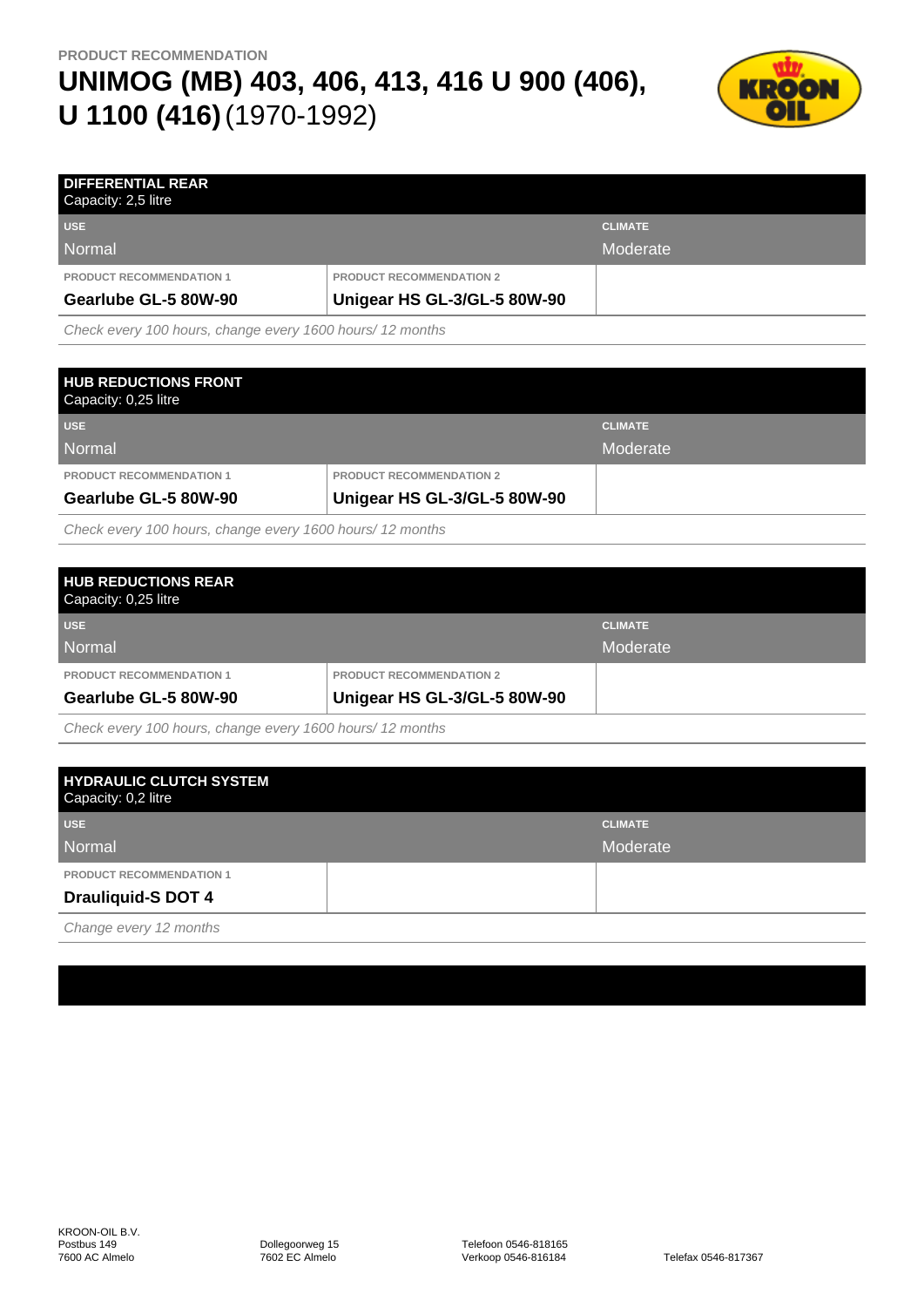

| <b>HYDRAULIC SYSTEM</b><br>Capacity: 18 litre |                |
|-----------------------------------------------|----------------|
| <b>USE</b>                                    | <b>CLIMATE</b> |
| Normal                                        | Tropical       |
| PRODUCT RECOMMENDATION 1                      |                |
| <b>Multifleet SCD 30</b>                      |                |
| Change every 2400 hours/24 months             |                |
| <b>USE</b>                                    | <b>CLIMATE</b> |
| Normal                                        | Moderate       |
| <b>PRODUCT RECOMMENDATION 1</b>               |                |
| <b>Multifleet SCD 10W</b>                     |                |
| Change every 2400 hours/24 months             |                |
| <b>USE</b>                                    | <b>CLIMATE</b> |
| <b>Normal</b>                                 | Arctic         |
| PRODUCT RECOMMENDATION 1                      |                |
| Perlus H 15                                   |                |
| Change every 2400 hours/24 months             |                |

| <b>HYDROSTATIC DRIVE</b><br>Capacity: 10,5 litre |                                 |                |
|--------------------------------------------------|---------------------------------|----------------|
| <b>USE</b>                                       |                                 | <b>CLIMATE</b> |
| Normal                                           |                                 | Moderate       |
| <b>PRODUCT RECOMMENDATION 1</b>                  | <b>PRODUCT RECOMMENDATION 2</b> |                |
| <b>Multifleet SCD 10W</b>                        | Perlus H 15                     |                |

Check every 600 hours, change every 1200 hours/ 12 months

| <b>POWER TAKE OFF</b><br>Capacity: 8 litre                                                                           |                |
|----------------------------------------------------------------------------------------------------------------------|----------------|
| <b>USE</b>                                                                                                           | <b>CLIMATE</b> |
| Normal                                                                                                               | Moderate       |
| <b>PRODUCT RECOMMENDATION 1</b>                                                                                      |                |
| <b>Multifleet SCD 10W</b>                                                                                            |                |
| $\Omega$ , $\Omega$ $\Omega$ , $\Omega$ , $\Omega$ , $\Omega$ , $\Omega$ , $\Omega$ , $\Omega$ , $\Omega$ , $\Omega$ |                |

Check every 800 hours, change every 1600 hours/ 12 months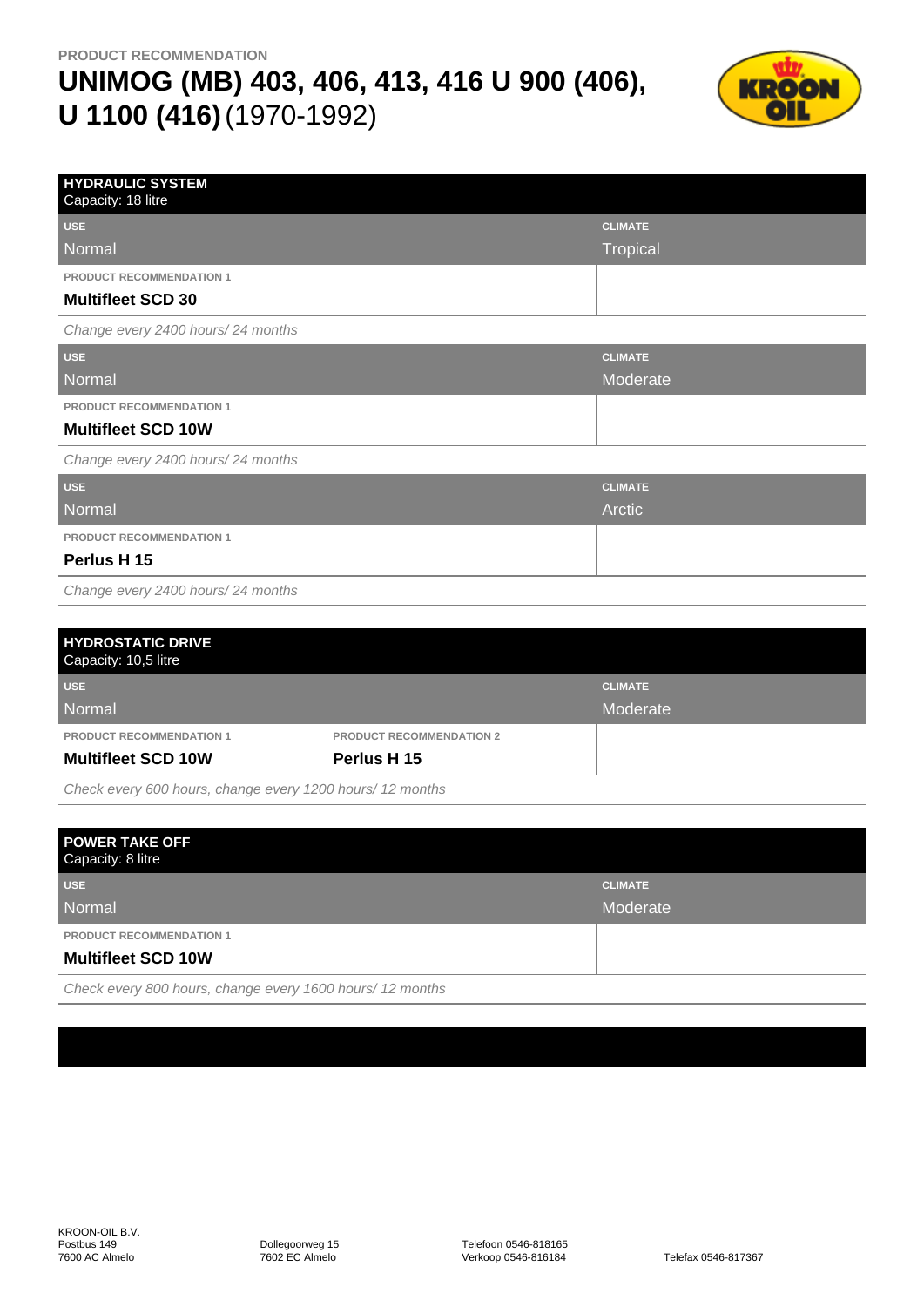

| <b>POWER TAKE OFF HOUSING</b><br>Capacity: 1,4 litre      |                 |
|-----------------------------------------------------------|-----------------|
| <b>USE</b>                                                | <b>CLIMATE</b>  |
| Normal                                                    | <b>Tropical</b> |
| <b>PRODUCT RECOMMENDATION 1</b>                           |                 |
| Gearlube GL-4 80W-90                                      |                 |
| Check every 800 hours, change every 1600 hours/ 12 months |                 |
| <b>USE</b>                                                | <b>CLIMATE</b>  |
| Normal                                                    | Moderate        |
| <b>PRODUCT RECOMMENDATION 1</b>                           |                 |
| <b>Gearlube GL-4 80W</b>                                  |                 |
| Chaokeyeau 000 hours abonne avant 1600 hours (10 months   |                 |

Check every 800 hours, change every 1600 hours/ 12 months

| <b>CLIMATE</b> |
|----------------|
| Tropical       |
|                |
|                |
|                |

Check every 800 hours, change every 1600 hours/ 12 months

| <b>USE</b>                                |            | <b>CLIMATE</b> |
|-------------------------------------------|------------|----------------|
| Normal                                    |            | Moderate       |
| <b>PRODUCT RECOMMENDATION 1</b>           |            |                |
| <b>Gearlube GL-4 80W</b>                  |            |                |
| $\sim$ $\sim$ $\sim$<br>$\bigcap_{i=1}^n$ | $\sqrt{2}$ |                |

Check every 800 hours, change every 1600 hours/ 12 months

| <b>HYDRAULIC SYSTEM DIFFERENTIAL LOCK</b><br>Capacity: 0,3 litre |                                 |                |
|------------------------------------------------------------------|---------------------------------|----------------|
| <b>USE</b>                                                       |                                 | <b>CLIMATE</b> |
| Normal                                                           |                                 | Moderate       |
| <b>PRODUCT RECOMMENDATION 1</b>                                  | <b>PRODUCT RECOMMENDATION 2</b> |                |
| ATF-A<br><b>HDX 10W</b>                                          |                                 |                |
| ____                                                             |                                 |                |

Change every 1600 hours/ 12 months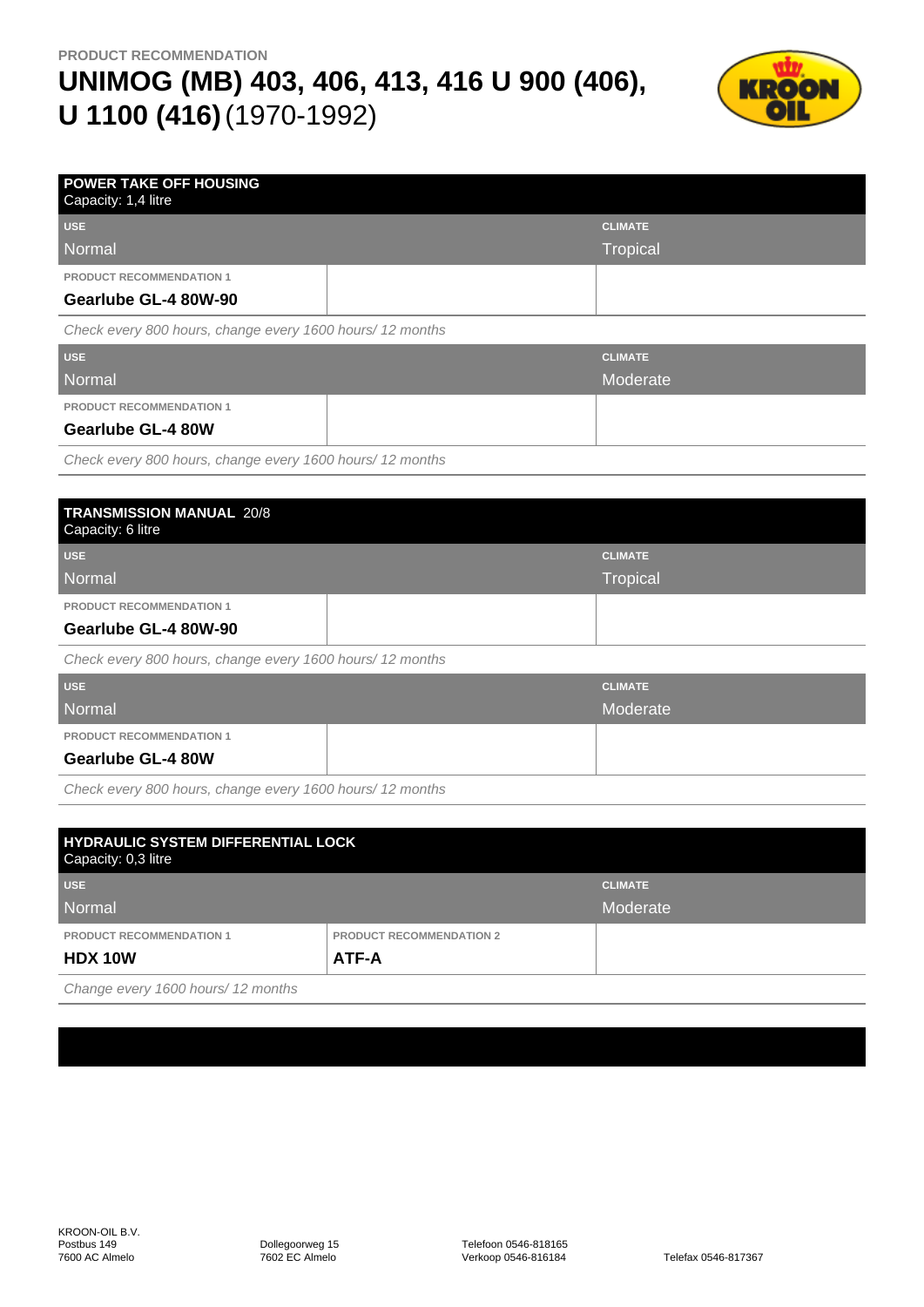

| <b>FLUID CLUTCH</b><br>Capacity: 20 litre |                                 |                |
|-------------------------------------------|---------------------------------|----------------|
| <b>USE</b>                                |                                 | <b>CLIMATE</b> |
| Normal                                    |                                 | Moderate       |
| <b>PRODUCT RECOMMENDATION 1</b>           | <b>PRODUCT RECOMMENDATION 2</b> |                |
| <b>Multifleet SCD 10W</b>                 | Perlus H 15                     |                |
|                                           |                                 |                |

Check every 600 hours

| <b>HYDRAULIC BRAKE SYSTEM</b><br>Capacity: 0,8 litre |                |
|------------------------------------------------------|----------------|
| <b>USE</b>                                           | <b>CLIMATE</b> |
| Normal                                               | Moderate       |
| <b>PRODUCT RECOMMENDATION 1</b>                      |                |
| <b>Drauliquid-S DOT 4</b>                            |                |
|                                                      |                |

Change every 12 months

| <b>POWER STEERING</b><br>Capacity: 2,5 litre |                |
|----------------------------------------------|----------------|
| <b>USE</b>                                   | <b>CLIMATE</b> |
| Normal                                       | Tropical       |
| <b>PRODUCT RECOMMENDATION 1</b>              |                |
| <b>Multifleet SCD 30</b>                     |                |

Change every 2400 hours/ 24 months

| <b>USE</b><br>Normal                                         | <b>CLIMATE</b><br>Moderate |
|--------------------------------------------------------------|----------------------------|
| <b>PRODUCT RECOMMENDATION 1</b><br><b>Multifleet SCD 10W</b> |                            |

Change every 2400 hours/ 24 months

| <b>USE</b>                        | <b>CLIMATE</b> |
|-----------------------------------|----------------|
| Normal                            | Arctic         |
| <b>PRODUCT RECOMMENDATION 1</b>   |                |
| ATF-A                             |                |
| Change every 2400 hours/24 months |                |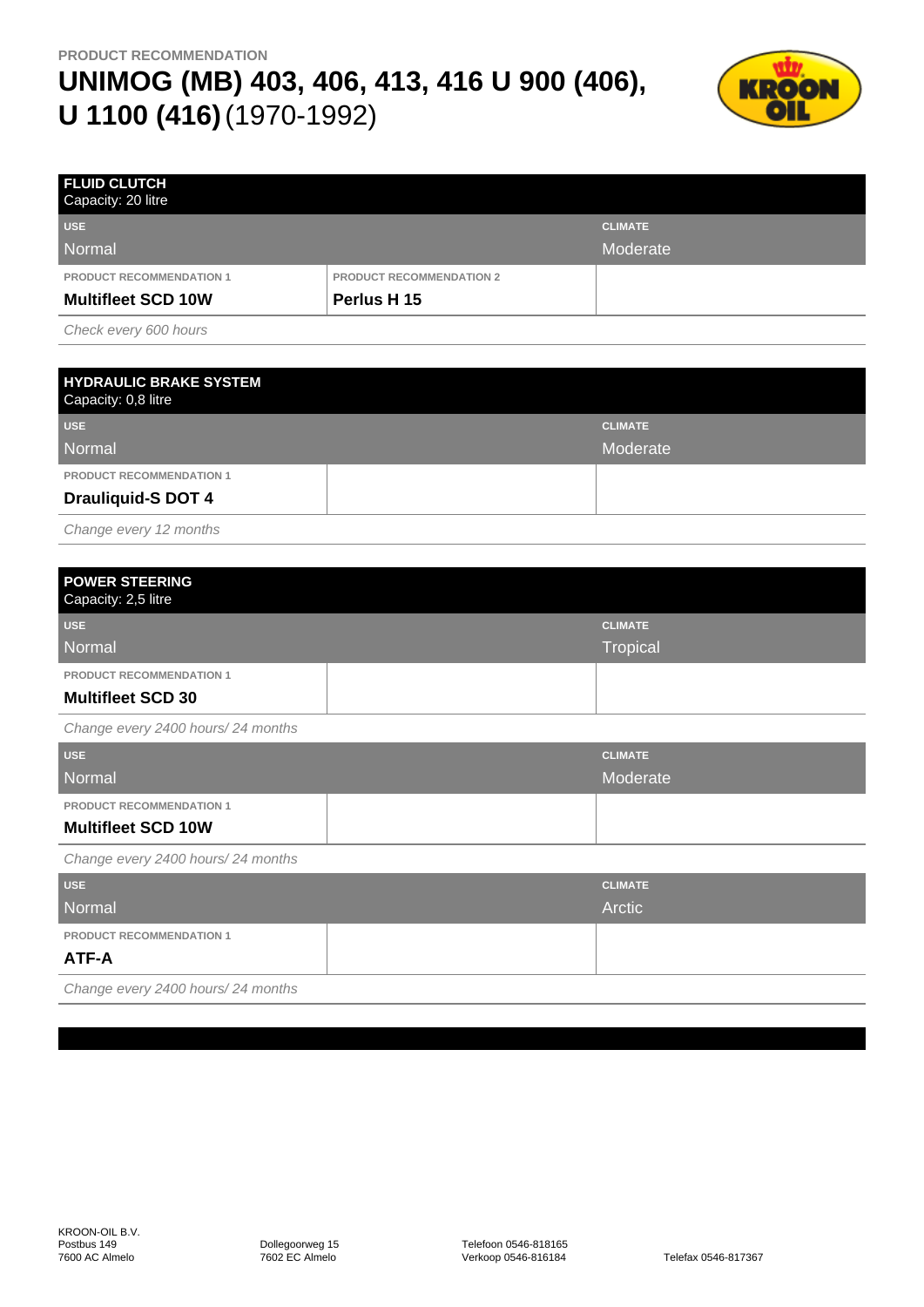

| <b>GREASE POINTS/NIPPLES</b>    |                |
|---------------------------------|----------------|
| <b>USE</b>                      | <b>CLIMATE</b> |
| Normal                          | Moderate       |
| <b>PRODUCT RECOMMENDATION 1</b> |                |
| <b>MP Lithep Grease EP 2</b>    |                |
|                                 |                |

Check every 100 hours, change every 800 hours

| <b>COOLING SYSTEM</b><br>Capacity: 24 litre |                |
|---------------------------------------------|----------------|
| <b>USE</b>                                  | <b>CLIMATE</b> |
| Normal                                      | Moderate       |
| <b>PRODUCT RECOMMENDATION 1</b>             |                |
| <b>Coolant SP 11</b>                        |                |
| Change every 36 months                      |                |

| <b>AIR COMPRESSOR</b><br>Capacity: 0,1 litre |                 |
|----------------------------------------------|-----------------|
| <b>USE</b>                                   | <b>CLIMATE</b>  |
| Normal                                       | <b>Tropical</b> |
| <b>PRODUCT RECOMMENDATION 1</b>              |                 |
| <b>Multifleet SCD 40</b>                     |                 |
| Change every 200 hours                       |                 |
| <b>USE</b>                                   | <b>CLIMATE</b>  |

| Normal                          | Mediterranean |
|---------------------------------|---------------|
| <b>PRODUCT RECOMMENDATION 1</b> |               |
| <b>Multifleet SCD 30</b>        |               |
| $\sim$ $\sim$<br>$- - - -$      |               |

Change every 200 hours

| <b>PRODUCT RECOMMENDATION 1</b><br><b>Agrisynth LSP 10W-40</b> | <b>PRODUCT RECOMMENDATION 2</b><br>Kroontrak CVT 10W-40 | <b>PRODUCT RECOMMENDATION 3</b><br>Kroontrak Synth 10W-40 |
|----------------------------------------------------------------|---------------------------------------------------------|-----------------------------------------------------------|
| <b>Normal</b>                                                  |                                                         | Moderate                                                  |
| <b>USE</b>                                                     |                                                         | <b>CLIMATE</b>                                            |

Change every 200 hours

| <b>USE</b>                      | <b>CLIMATE</b> |
|---------------------------------|----------------|
| Normal                          | Arctic         |
| <b>PRODUCT RECOMMENDATION 1</b> |                |
| <b>Multifleet SCD 10W</b>       |                |
| Change every 200 hours          |                |

KROON-OIL B.V. Postbus 149 7600 AC Almelo